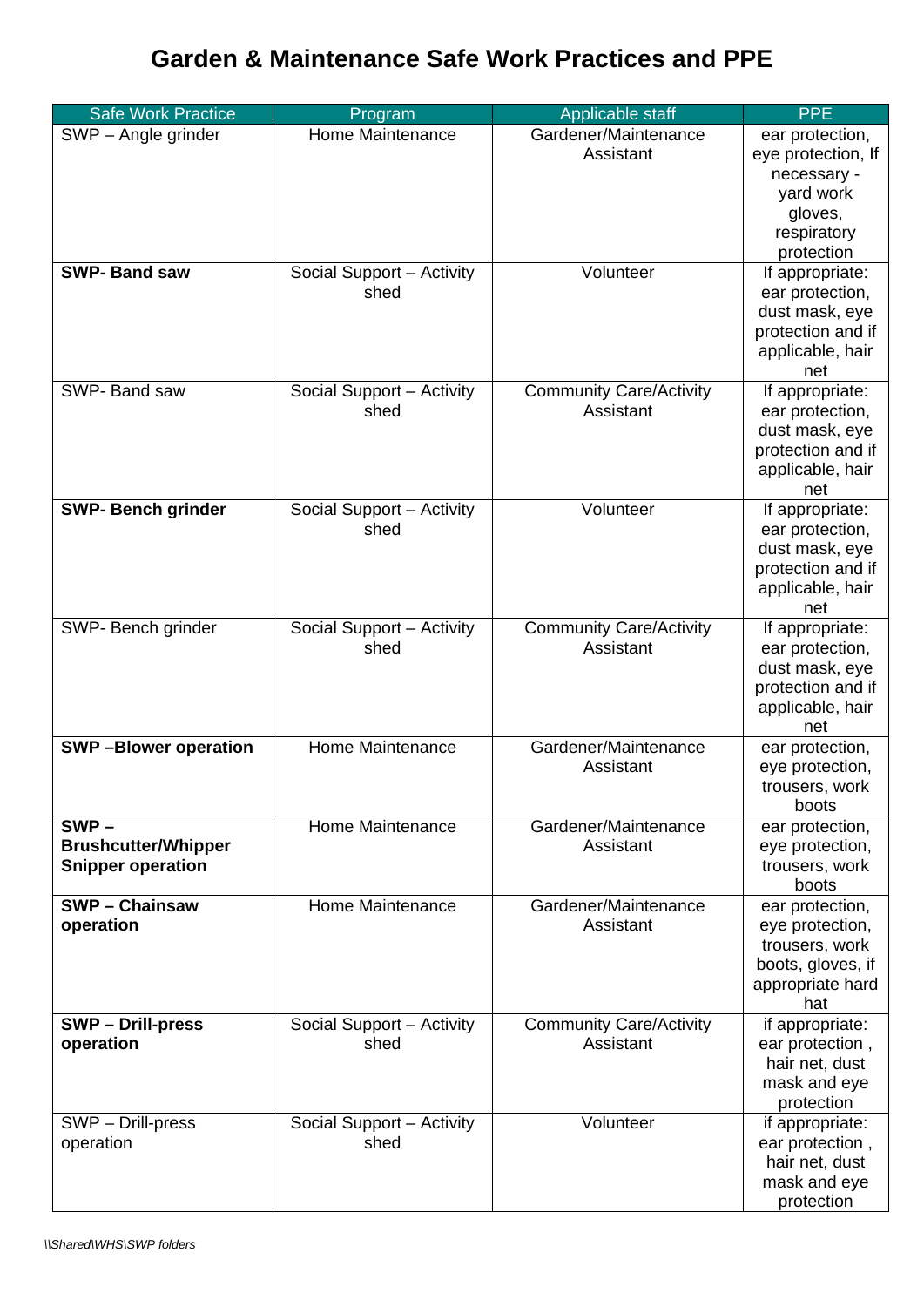| <b>Safe Work Practice</b>                                            | Program                           | Applicable staff                            | <b>PPE</b>                                                                       |
|----------------------------------------------------------------------|-----------------------------------|---------------------------------------------|----------------------------------------------------------------------------------|
| SWP - Drop saw                                                       | Social Support - Activity<br>shed | <b>Community Care/Activity</b><br>Assistant | if appropriate:<br>ear protection,<br>dust mask and<br>eye protection            |
| SWP - Drop saw                                                       | Social Support - Activity<br>shed | Volunteer                                   | if appropriate:<br>ear protection,<br>dust mask and<br>eye protection            |
| SWP - Edger operation                                                | Home Maintenance                  | Gardener/Maintenance<br>Assistant           | ear protection,<br>eye protection,<br>trousers, work<br>boots, hat               |
| <b>SWP-Hand Tools</b>                                                | Home Maintenance                  | Gardener/Maintenance<br>Assistant           | If necessary -<br>yard work<br>gloves, eye<br>protection                         |
| <b>SWP</b> - Hand Tools                                              | Social Support - Activity<br>shed | <b>Community Care/Activity</b><br>Assistant | If necessary -<br>yard work<br>gloves, eye<br>protection                         |
| SWP - Hand Tools                                                     | Social Support - Activity<br>shed | Volunteer                                   | If necessary -<br>yard work<br>gloves, eye<br>protection                         |
| <b>SWP-Handheld electric</b><br><b>Tools</b>                         | Home Maintenance                  | Gardener/Maintenance<br>Assistant           | ear protection,<br>and if<br>appropriate: dust<br>mask and eye<br>protection     |
| SWP - Handheld electric<br>Tools                                     | Social Support - Activity<br>shed | <b>Community Care/Activity</b><br>Assistant | ear protection,<br>and if<br>appropriate: dust<br>mask and eye<br>protection     |
| SWP - Handheld electric<br>Tools                                     | Social Support - Activity<br>shed | Volunteer                                   | ear protection,<br>and if<br>appropriate: dust<br>mask and eye<br>protection     |
| <b>SWP-Handling Grass</b><br><b>Cutting and Yard/Garden</b><br>waste | Home Maintenance                  | Gardener/Maintenance<br>Assistant           | Yard work<br>(heavy) gloves,<br>hat, eye<br>protection                           |
| <b>SWP-Ladders</b>                                                   | Home Maintenance                  | Gardener/Maintenance<br>Assistant           | Fully enclosed<br>slip-resistant<br>footwear.                                    |
| <b>SWP - Lathe operation</b>                                         | Social Support - Activity<br>shed | <b>Community Care/Activity</b><br>Assistant | ear protection,<br>eye protection,<br>dust mask, and<br>if necessary hair<br>net |
| SWP - Lathe operation                                                | Social Support - Activity<br>shed | Volunteer                                   | ear protection,<br>eye protection,<br>dust mask, and<br>if necessary hair<br>net |
| <b>SWP-Lawnmower</b><br>operation                                    | Home Maintenance                  | Gardener/Maintenance<br>Assistant           | ear protection,<br>eye protection,                                               |